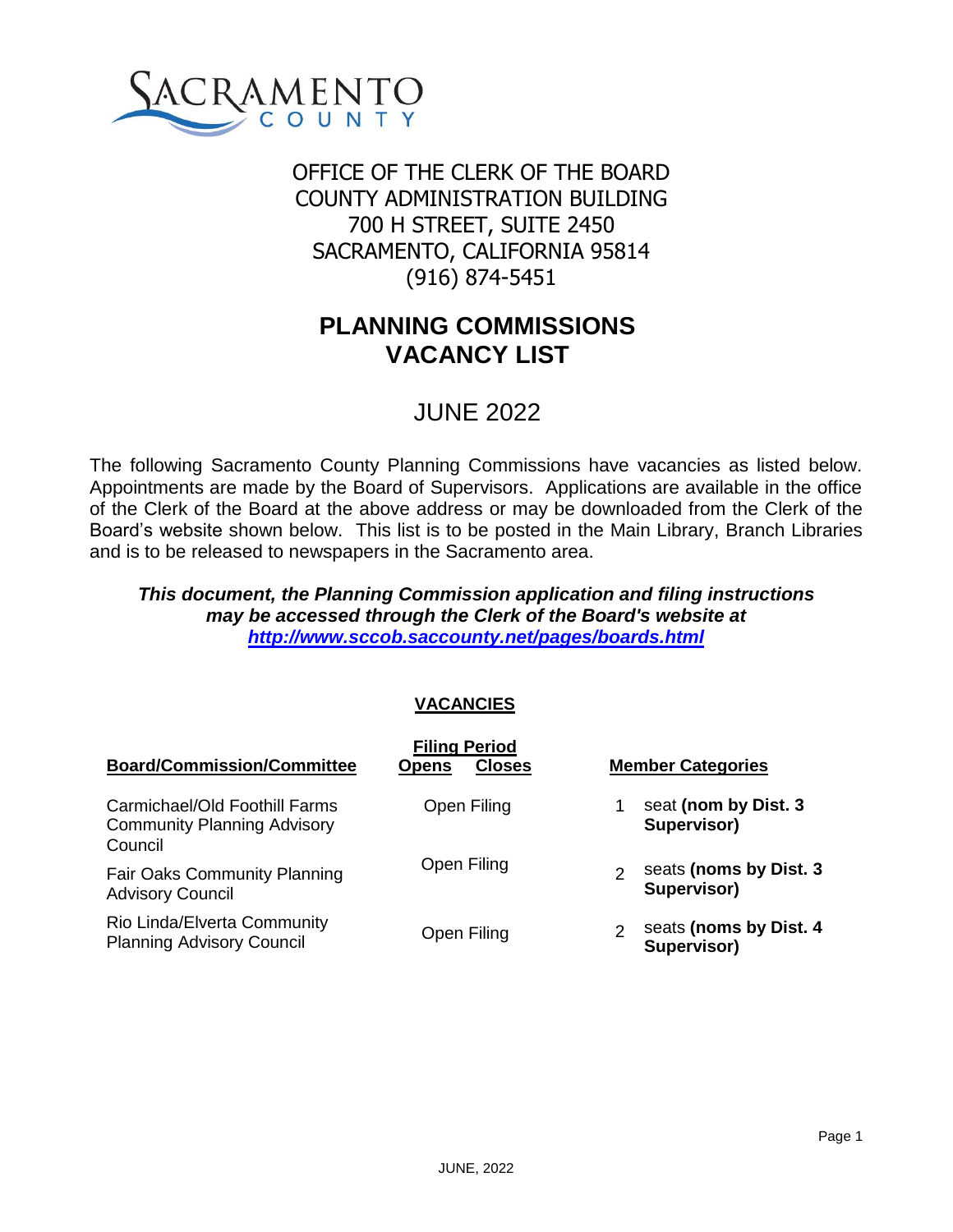### **CARMICHAEL/OLD FOOTHILL FARMS COMMUNITY PLANNING ADVISORY COUNCIL**

The purpose of this council is to participate in the planning process and to review and propose community goals and objectives. **This council is located entirely within the boundaries of the 3rd Supervisorial District.** There is **ONE** seat to be filled by a resident of the area due to the resignation of J. McCoy **(District 3 nomination)**. Application filing period will be on a continuous basis and will be considered by the Board of Supervisors on 7/26/22. For further information concerning the functions of this council, please contact Rochelle Rallanka at (916) 874-3189.

#### **PERSONS APPOINTED BY THE BOARD OF SUPERVISORS SHALL BE REQUIRED TO FILE A FINANCIAL DISCLOSURE STATEMENT, CATEGORIES A & B AND TAKE A TWO-HOUR ETHICS TRAINING COURSE FOR LOCAL OFFICIALS**

#### **FAIR OAKS COMMUNITY PLANNING ADVISORY COUNCIL**

The purpose of this council is to participate in the planning process and to review and propose community goals and objectives. **This council is located entirely within the boundaries of the 3rd Supervisorial District.** There are **TWO** seats to be filled by a resident of the area as follows: **ONE** due to the expired term of R. Friedman **(District 3 nomination)** and **ONE** due to the expired term of A. Starkovich **(District 3 nomination)** who is eligible for reappointment upon the receipt of a new application. Application filing period will be on a continuous basis and will be considered by the Board of Supervisors on 7/26/22. For further information concerning the functions of this council, please contact Rochelle Rallanka at (916) 874-3189.

### **PERSONS APPOINTED BY THE BOARD OF SUPERVISORS SHALL BE REQUIRED TO FILE A FINANCIAL DISCLOSURE STATEMENT AND TAKE A TWO-HOUR ETHICS TRAINING COURSE FOR LOCAL OFFICIALS**

### **RIO LINDA/ELVERTA COMMUNITY PLANNING ADVISORY COUNCIL**

The purpose of this council is to participate in the planning process and to review and propose community goals and objectives. **This council is located entirely within the boundaries of the 4th Supervisorial District.** There are **TWO** seats to be filled by a resident of the area as follows: **ONE** due to the vacant seat of R. Reisig **(District 4 nomination)**; and **ONE** due to the expired term of H. Morris **(District 4 nomination)**. Application filing period will be on a continuous basis and will be considered by the Board of Supervisors on 7/26/22. For further information concerning the functions of this council, please contact Rochelle Rallanka at (916) 874-3189.

#### **PERSONS APPOINTED BY THE BOARD OF SUPERVISORS SHALL BE REQUIRED TO FILE A FINANCIAL DISCLOSURE STATEMENT AND TAKE A TWO-HOUR ETHICS TRAINING COURSE FOR LOCAL OFFICIALS**